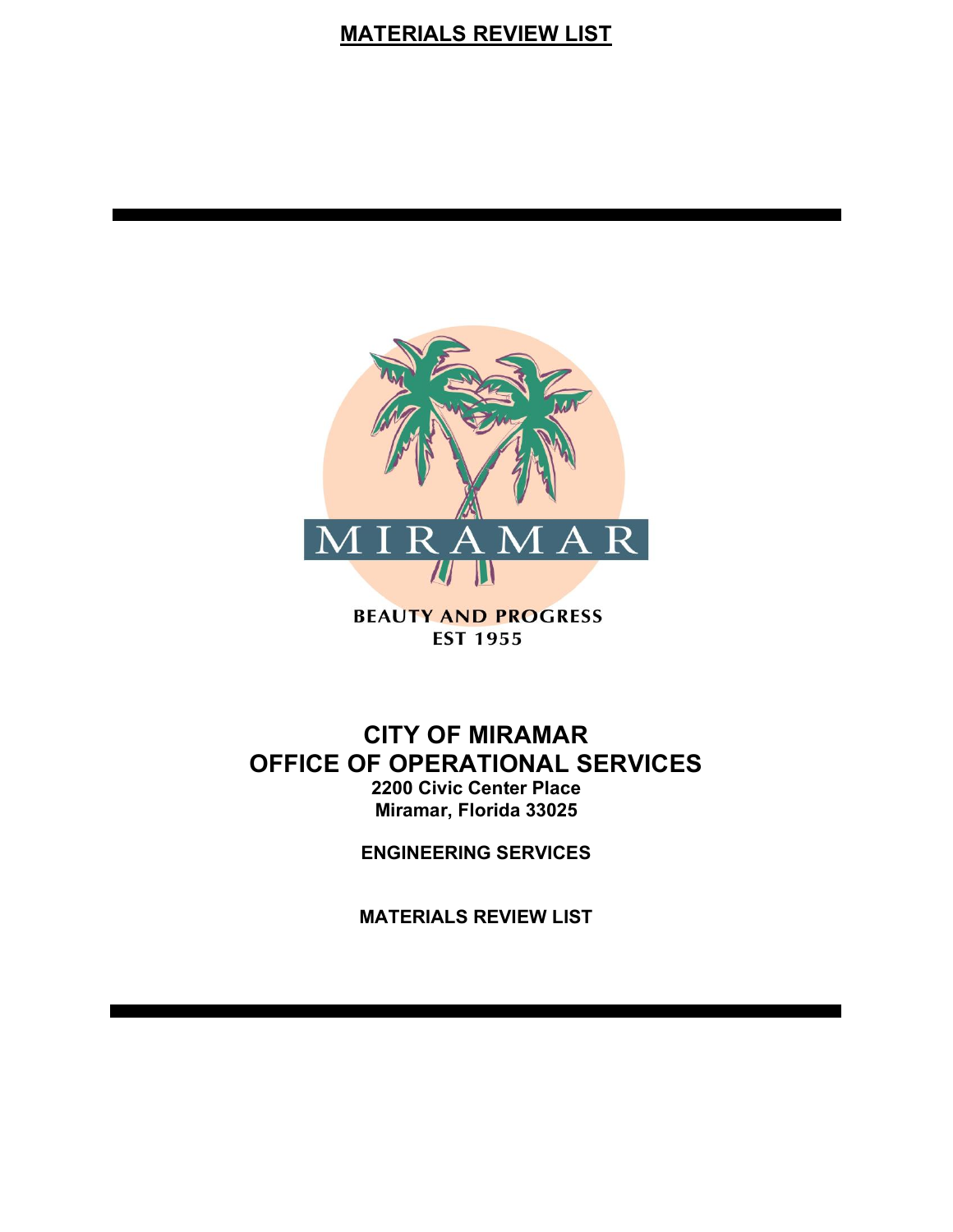| Signature                                                                                                                                                                                                                      | Date |  |
|--------------------------------------------------------------------------------------------------------------------------------------------------------------------------------------------------------------------------------|------|--|
|                                                                                                                                                                                                                                |      |  |
|                                                                                                                                                                                                                                |      |  |
|                                                                                                                                                                                                                                |      |  |
| PROJECT NAME: University of the contract of the contract of the contract of the contract of the contract of the contract of the contract of the contract of the contract of the contract of the contract of the contract of th |      |  |
|                                                                                                                                                                                                                                |      |  |

Name (Typed or Printed)

By submittal of Materials Review List and signature above, the CONTRACTOR for the indicated PROJECT agrees to adhere to the following materials/products and to use only those products that are "checked-off" correctly. Only one (1) manufacturer per category will be allowed. It is understood that the Miramar Inspector will reject materials of construction not in accordance with this document and the City of Miramar's minimum design and construction standards as outlined in the Pump Station and Plan Review Checklists.

BASIS: The following products and specifications have been found to be acceptable and/or desirable in their respective groups on a trial basis. Shop drawings need to be submitted for Miramar's approval. Any product that is not on this list must be approved in advance by the City Engineer or his designee. Such approval requires the submission of shop drawings (six (6) copies) for each deviation from this list. Shop drawings will also be required for all non-standard items such as manholes, wet wells, drainage structures, other castings, Flygt or Davis EMU pumps and any other items not addressed by this Materials Review List.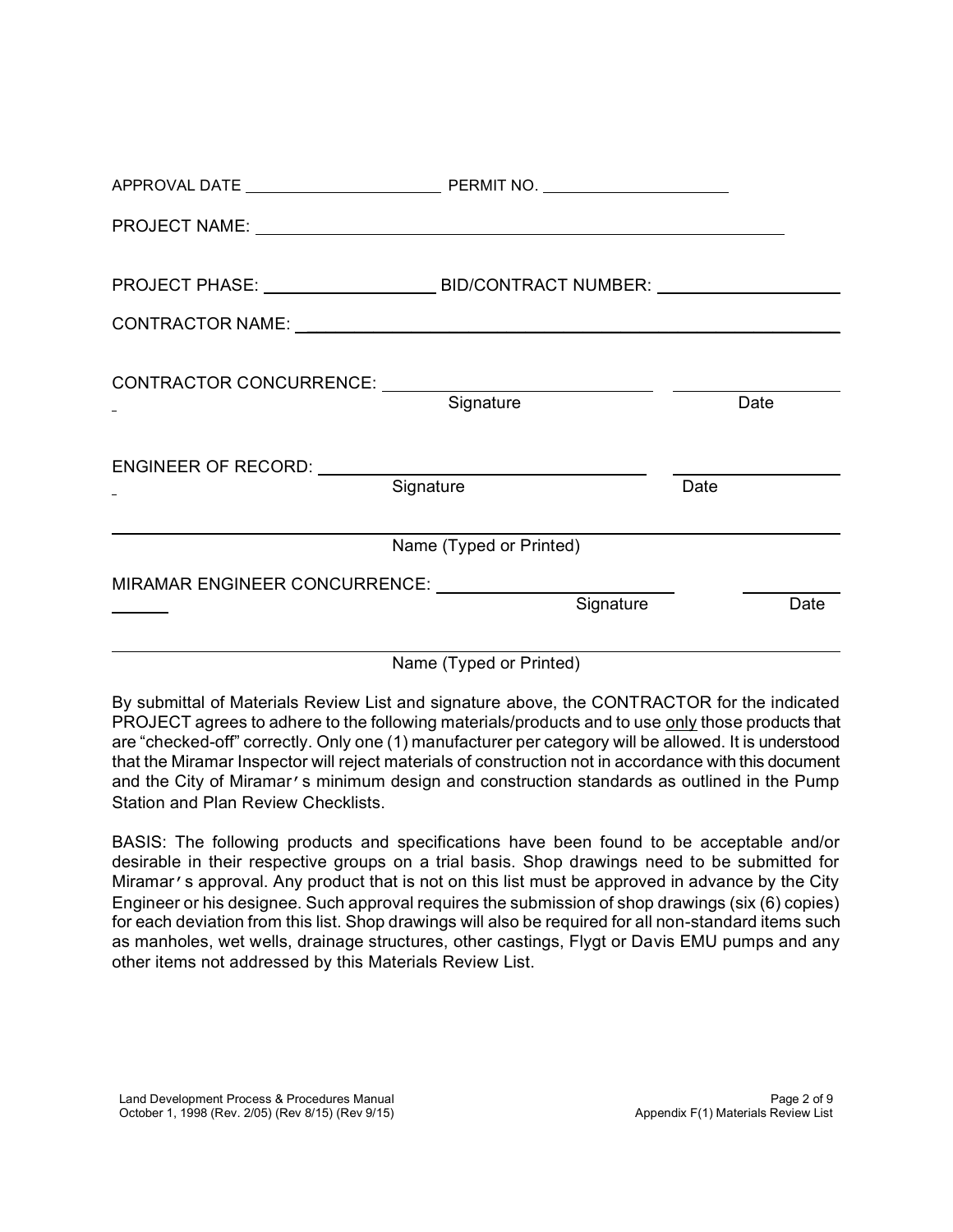## **WATER DISTRIBUTION MATERIALS REVIEW LIST**

- 1. FIRE HYDRANTS, AWWA & UL approved/FM; traffic breakaway-flange, no cut bolts; non-rising stem; dry barrel; a minimum 5-1/4" main valve opening; bronze to bronze seating.
	- a. Mueller Super Centurion 200 A423
	- b. Clow Medallion F2545
	- c. American Darling

 $\overline{a}$  $\overline{a}$  $\overline{a}$ 

 $\overline{a}$  $\overline{a}$  $\overline{a}$ 

 $\overline{a}$  $\overline{a}$  $\overline{a}$  $\overline{a}$ 

 $\overline{a}$  $\overline{a}$ 

 $\overline{a}$ 

Note: All fire hydrants are required to be factory painted yellow.

- 2. RESILIENT SEAT GATE VALVES (Specified for all available sizes, AWWA & UL/FM)
- a. Mueller A-2360 (for 4" through 12", and 18" through 24") Mueller A-2361 (for 14" and 16")
	- b. M & H Style 3067 or 3068
	- c. Clow F-6100 Series
	- d. American Series 500

Valve coatings and linings to be fusion bonded epoxy.

- 3. TAPPING SLEEVE, Ductile iron with mechanical joints only.
	- a. M & H Style 1174/1274
	- b. American DIP AFC Tapping Sleeve
	- c. Mueller Mechanical Joint Tapping Sleeve H-615 Series
		- d. U.S. Pipe Mechanical Joint Tapping Sleeve

Sleeve coating to be asphalt; lining to be cement.

- • UL/FM approval required on shut-off RSGV for Double Detector check valves application only. See Detector check Detector valve.
- **4. TAPPING VALVES** shall be ductile iron short body Resilient seat gate valves to be used up to 16" and gate valves for sizes larger than 16".
	- a. American #865 (for 4" through 12"; #565 for 14")
	- b. M & H Style 4751 (for 4" through 12"); 2751 (for 14" through 24")
- $\overline{a}$ c. Mueller T-2360 (for 4" through 12")
	- Mueller H-667 (for 14" through 24")
	- d. U.S. Pipe #5860 + 3860 Double Disc > 20"
- Note: Tapping Sleeve and Valve Manufacturer shall be the same. Valve coatings and linings to be fusion bonded epoxy.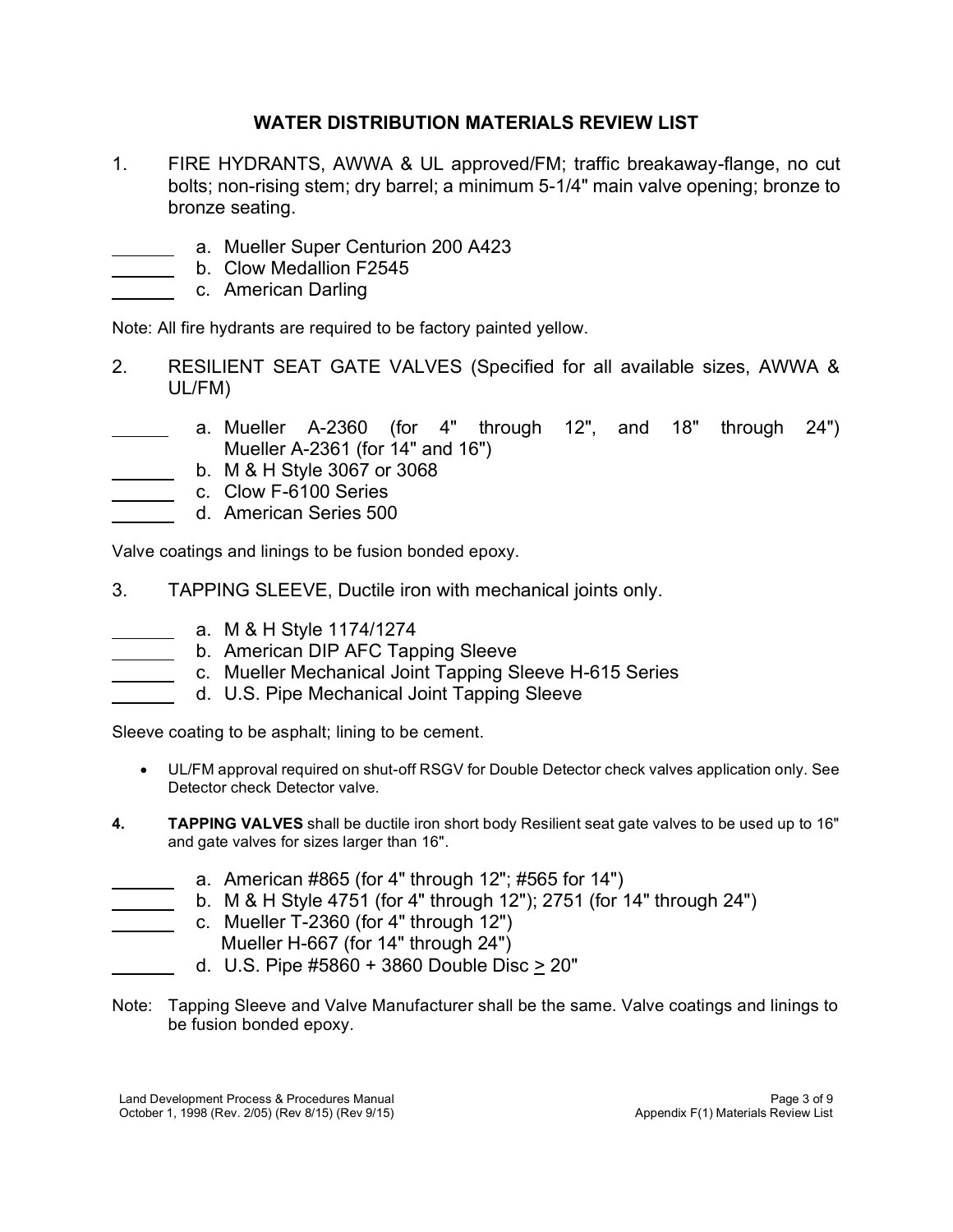5. CURB STOPS AND YOKE VALVES Ball Valve type T-top only - Must be full port with locking wing.

- $\overline{a}$ a. Ford KV43-341W-NL 5/8"-1" meter, FV43-777W-NL 1.5" or 2" meter
	- b. Mueller P24258 single, P15363-06 double
- 6. CORPORATION STOPS Ball Valve Type
	- a. Ford FB-1100

 $\overline{a}$ 

 $\overline{a}$  $\overline{a}$  $\overline{a}$ 

 $\overline{a}$  $\overline{a}$  $\overline{a}$ 

 $\overline{a}$  $\overline{a}$  $\overline{a}$  $\overline{a}$  $\overline{a}$  $\overline{a}$ 

- b. Mueller P25028
- 7. CHECK VALVES for service meters. All check valves shall be dual check valve types.
- \_\_\_\_\_\_ a. Ford HHCA31
- b. Mueller H-14460-A  $\frac{1}{2}$
- c. AV McDonald 12-3HE43  $\frac{1}{2}$
- 8. SERVICE SADDLES stainless steel straps only, ductile iron body with a coating of fusion bonded epoxy.
	- **a.** Ford FC202
	- b. JCM 403 Wide Service Saddle
- **c.** Romac 202
	- d. Smith Blair 317
	- e. Mueller Series DE2S
- 9. DUCTILE IRON PIPE (Class 51 min., Cement Mortar Lining, AWWA, ANSI, Water Service) Class 51 for 8" and above, and Class 52 for 4" and 6":
	- a. American Cast Iron Pipe Company
		- b. U. S. Pipe
		- c. McWane (Clow)

Pipe coating to be asphalt; Lining to be cement.

- 10. Fittings, follower glands and other accessories shall be short body ductile iron conforming to AWWA C153; ANSI.
	- a. Tyler
	- b. U. S. Pipe
	- c. American
		- d. Union Foundry (McWane Clow)
	- e. Russco
		- f. EBAA
- $\overline{\phantom{a}}$ g. Star Pipe

 Land Development Process & Procedures Manual Page 4 of 9 October 1, 1998 (Rev. 2/05) (Rev 8/15) (Rev 9/15) Appendix F(1) Materials Review List (Duranger 2015) Appendix F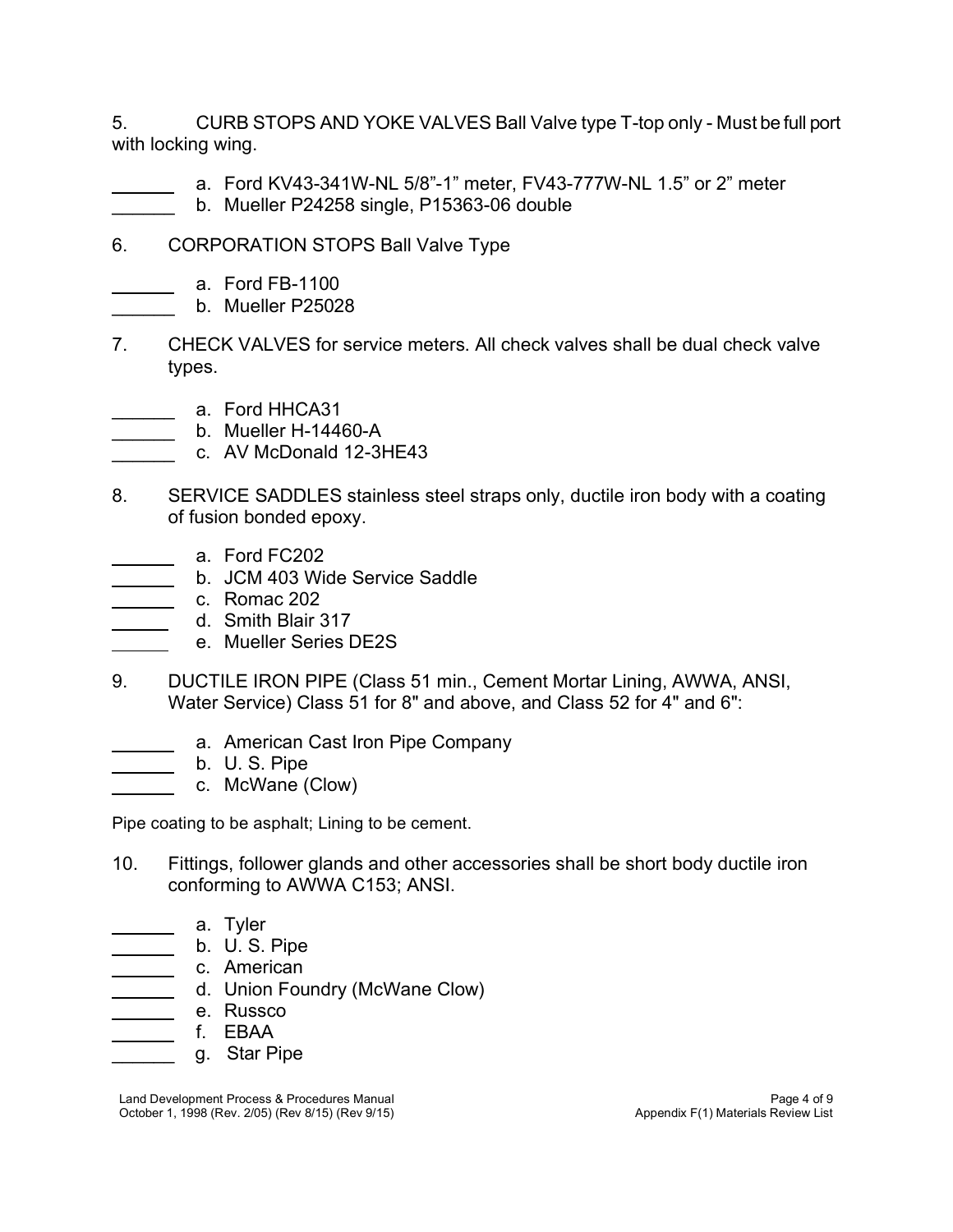- 11. POLYETHYLENE TUBING Polythylene compound shall comply with ASTM D 3350 and ASTM D 1248 and AWWA C-901 (Water Service)
	- a. Phillips 66 Petroleum Driscopipe 5100 1" and 2" (ASTM D 3408)
- 12. POLYVINYL CHLORIDE PIPE (4" and below)
	- a. Polyvinyl Chloride (PVC) Pressure Pipe (AWWA C-900, SDR-18, 150 PSI, thickness class 51or above)
- 13. RESTRAINT All fittings and specific pipe joints shall be restrained as outlined below (NO SUBSTITUTIONS):

 $\overline{a}$ 

 $\overline{a}$ 

 $\overline{a}$  $\overline{a}$ 

 $\overline{a}$  $\overline{a}$  $\overline{a}$ 

#### JOINT RESTRAINT

- Push-On PVC EBAA Iron Series 2800 Harness Push-On DIP TR-Flex by U. S. Pipe or Flex Ring by American or EBAA Iron Series 1700 Megalug Fittings with DIP EBAA Iron Series 1100 Megalug Fittings with PVC EBAA Iron Series 2000 Megalug
- 14. BACKFLOW PREVENTERS Cross Connection Control (Water Service 5/8" to 1" for meters)
	- a. Ford HHCA 31-323 (5/8" x 3/4") HHS 31-344 (1")
	- b. Watts Series A7
- 15. VALVE BOX (Water or sewer service, adjustable screw type with locking cover, 5-1/4" shaft, 18" to 24" Ext., cover to be marked for service, Cast Iron ASTM-A48 Class 30.
	- a. Russco
		- b. Tyler Series 6850
		- c. Clow Series F-2450
- *\* U. S. Foundry Series 7500 no longer cast*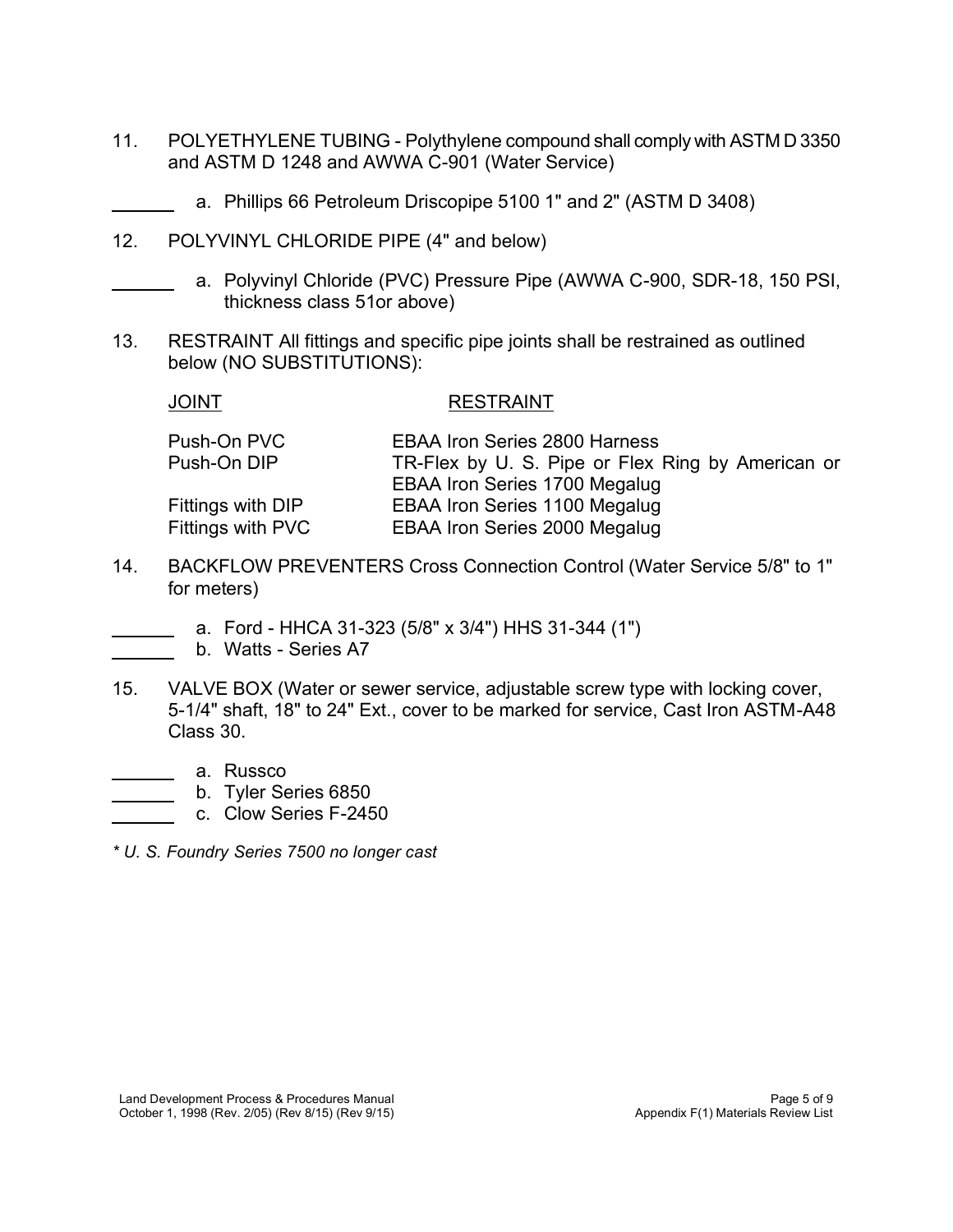## **SEWER COLLECTION AND TRANSMISSION MATERIALS REVIEW LIST**

- 1. RESILIENT SEAT GATE VALVES; 4" through 12", UL/FM approved.
- $\overline{a}$ a. Mueller A-2360 (for 4" through 12", and 18" through 24"); Mueller A-2361 (for 14" and 16")
	- b. M & H Style 3067 or 3068
- c. Clow F-6100 Series

 $\overline{a}$  $\overline{a}$  $\overline{a}$ 

 $\overline{a}$  $\overline{a}$ 

 $\overline{a}$  $\overline{a}$  $\overline{a}$  $\overline{a}$ 

 $\overline{a}$ 

 $\overline{a}$ 

d. American Series 2500

Valve coatings and linings to be fusion bonded epoxy.

- 2. PLUG VALVES, 16-inch and larger only.
	- a. Pratt
	- b. Dezurik

Valve coatings and linings to be fusion bounded epoxy.

- 3. TAPPING SLEEVE, Ductile iron with mechanical joints only.
	- a. M & H Style 1174/1274
	- b. American DIP AFC Tapping Sleeve
	- c. Mueller Mechanical Joint Tapping Sleeve H-615 Series
	- d. U. S. Pipe Mechanical Joint Tapping Sleeve

Sleeve coating to be asphalt; lining to be 401 ceramic epoxy.

\* UL/FM approval required on shut-off RSGV for Double Detector check valves application only. See Detector check Detector valve.

- 4. TAPPING VALVES shall be ductile iron short body Resilient seat gate valves to be used up to 16" and gate valves for sizes larger than 16".
	- a. American #865 for 4" through 12"; #565 for 14"
		- b. M & H Style 4751 4" through 12"; 2751 14" through 24"
- $\overline{a}$  $\overline{a}$ c. Mueller T-2360 (for 4" through 12")
	- Mueller H-667 (for 14" through 24")
	- d. U. S. Pipe #5860 + 3860 Double Disc > 20"

Note: Tapping Sleeve and Valve Manufacturer shall be the same. Valve coatings and linings to be fusion bonded epoxy.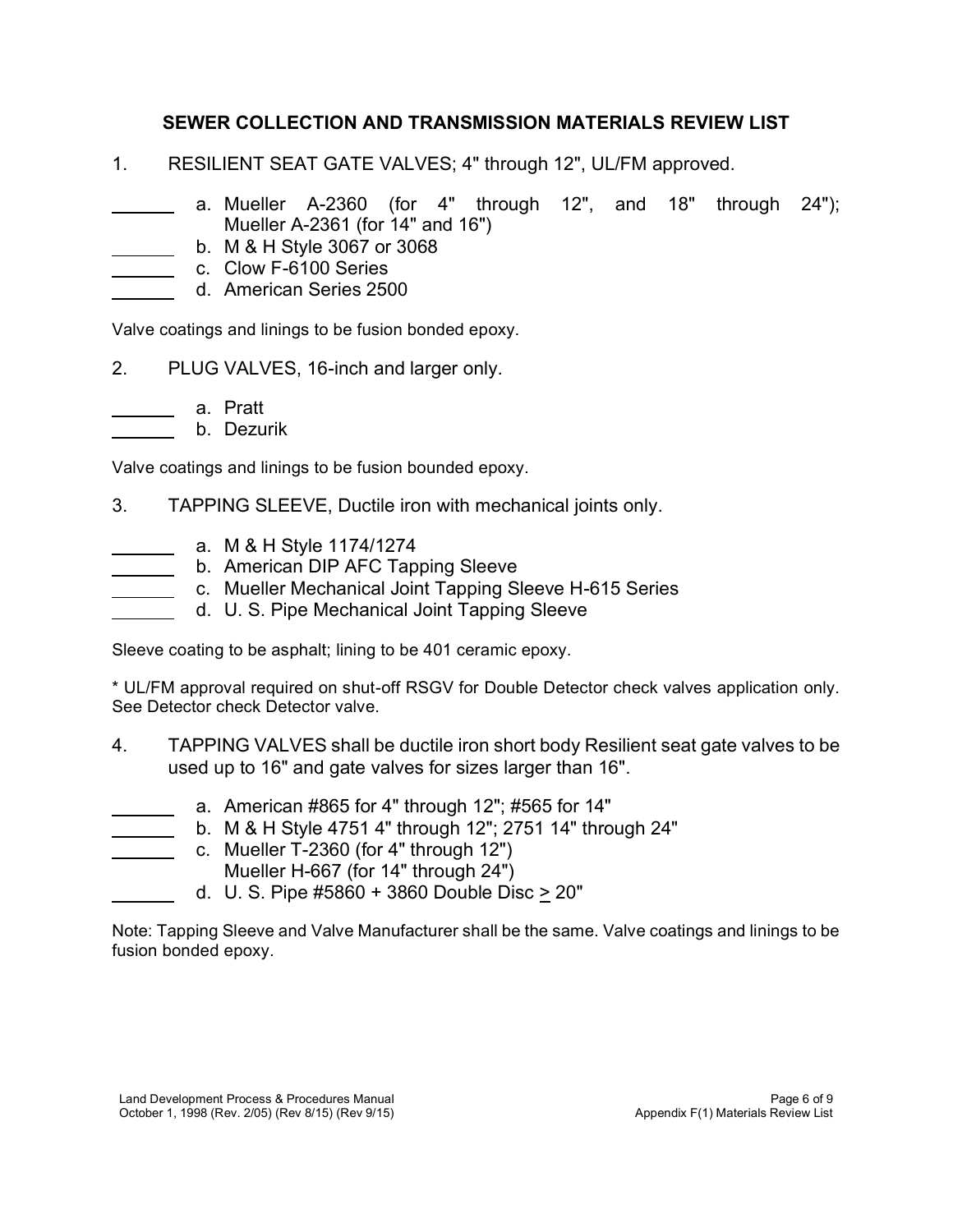## 5. CHECK VALVES - Pump Stations

- a. M & H Style 159-02
- b. Clow

 $\overline{a}$  $\overline{a}$  $\overline{a}$  $\overline{a}$  $\overline{a}$ 

 $\overline{a}$  $\overline{a}$  $\overline{a}$ 

 $\overline{a}$  $\overline{a}$  $\overline{a}$  $\overline{a}$  $\overline{a}$ 

 $\overline{a}$  $\overline{a}$  $\overline{a}$ 

- c. American Flow Control
	- d. APCO Swing Check
		- e. Golden Anderson

Note: Oil cushioned check valves for operating points over 100 feet of head.

- 6. DUCTILE IRON PIPE \* (Class 51 min., Epoxy-coated interior, AWWA, ANSI, Water Service) Class 51 for 8" and above, and Class 52 for 4" and 6".
	- a. American Cast Iron Pipe Company
		- b. U. S. Pipe
		- c. McWane (Clow)

Exterior pipe coating to be asphalt; Linings to be Protecto 401 ceramic epoxy.

- 7. PVC gravity sewer shall be SDR35. Run from deepest manhole into pump station shall be DIP. All gravity lines deeper than ten (10) feet shall be SDR26.
- 8. Mechanical Joint with follower glands and other accessories shall be short body ductile iron conforming to AWWA C153.
	- a. Tyler
	- b. U. S. Pipe
	- c. American
		- d. Union Foundry (McWane Clow)
			- e. EBAA
	- f. Star Pipe
- 9. PVC SDR-35 SEWER PIPE/DUCTILE IRON PIPE ADAPTER use with all new construction. (Cast iron and ductile iron fittings with mechanical or push on joints conforming to AWWA C-153 or C-110 shall be allowed as alternative when PVC sizes are not available.
	- a. Harco, Class 150
		- b. Flow Control
		- c. Quail

 All manufacturer's pipe acceptable. Must be properly labeled as well as being AWWA/ANSI approved.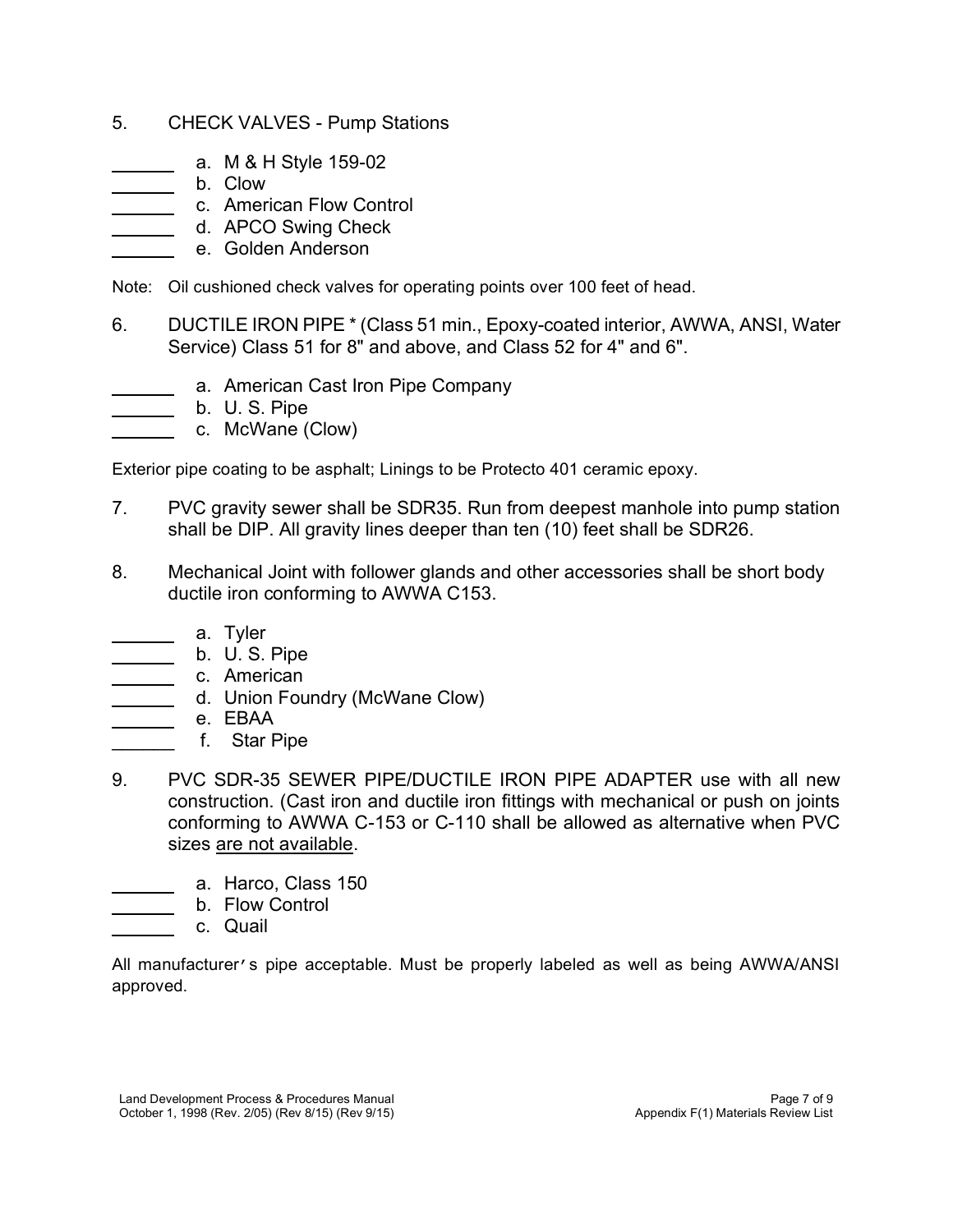#### 10. FLANGED ADAPTERS Ductile Iron

- a. American
- b. U. S. Pipe  $\overline{\phantom{a}}$

 $\overline{a}$  $\overline{a}$  $\overline{a}$  $\overline{a}$  $\overline{a}$ 

 $\overline{a}$ 

 $\overline{a}$  $\overline{a}$  $\overline{a}$ 

 $\overline{a}$  $\overline{a}$  $\overline{a}$  $\overline{a}$ 

- c. Uniflanged, Series 200
- d. Romac Style 613
	- e. Smith-Blair 912
- 11. MANHOLE RING AND COVER
	- a. U. S. Foundry 420-C

With "CITY OF MIRAMAR" cast in iron

Only concrete grade rings shall be used to set sanitary manhole rings & cover.

 12. RESTRAINT All fittings and specific pipe joints shall be restrained as outlined below (NO SUBSTITUTIONS):

| JOINT             | <b>RESTRAINT</b>                                  |
|-------------------|---------------------------------------------------|
| Push-On PVC       | <b>EBAA Iron Series 2800 Harness</b>              |
| Push-On DIP       | TR-Flex by U. S. Pipe or Flex Ring by American or |
|                   | <b>EBAA Iron Series 1700 Megalug</b>              |
| Fittings with DIP | <b>EBAA Iron Series 1100 Megalug</b>              |
| Fittings with PVC | <b>EBAA Iron Series 2000 Megalug</b>              |

Note: Thrust blocked shall not be used.

- 13. AIR RELEASE VALVES (Provide appropriate valve for size and service intended)
	- a. Valmatic: Water 38 or 45; Wastewater 48SBW
	- b. Golden Anderson: Water #945; Wastewater #959
	- c. Apco
- 14. Couplings for use on existing facilities (VCP, etc.)
- $\overline{\phantom{a}}$ a. Fernco
	- b. Indiana Seal  $\overline{\phantom{a}}$
	- **c.** Mission Coupling
	- d. Dallas
	- e. Rockwell 900 Series depending on service